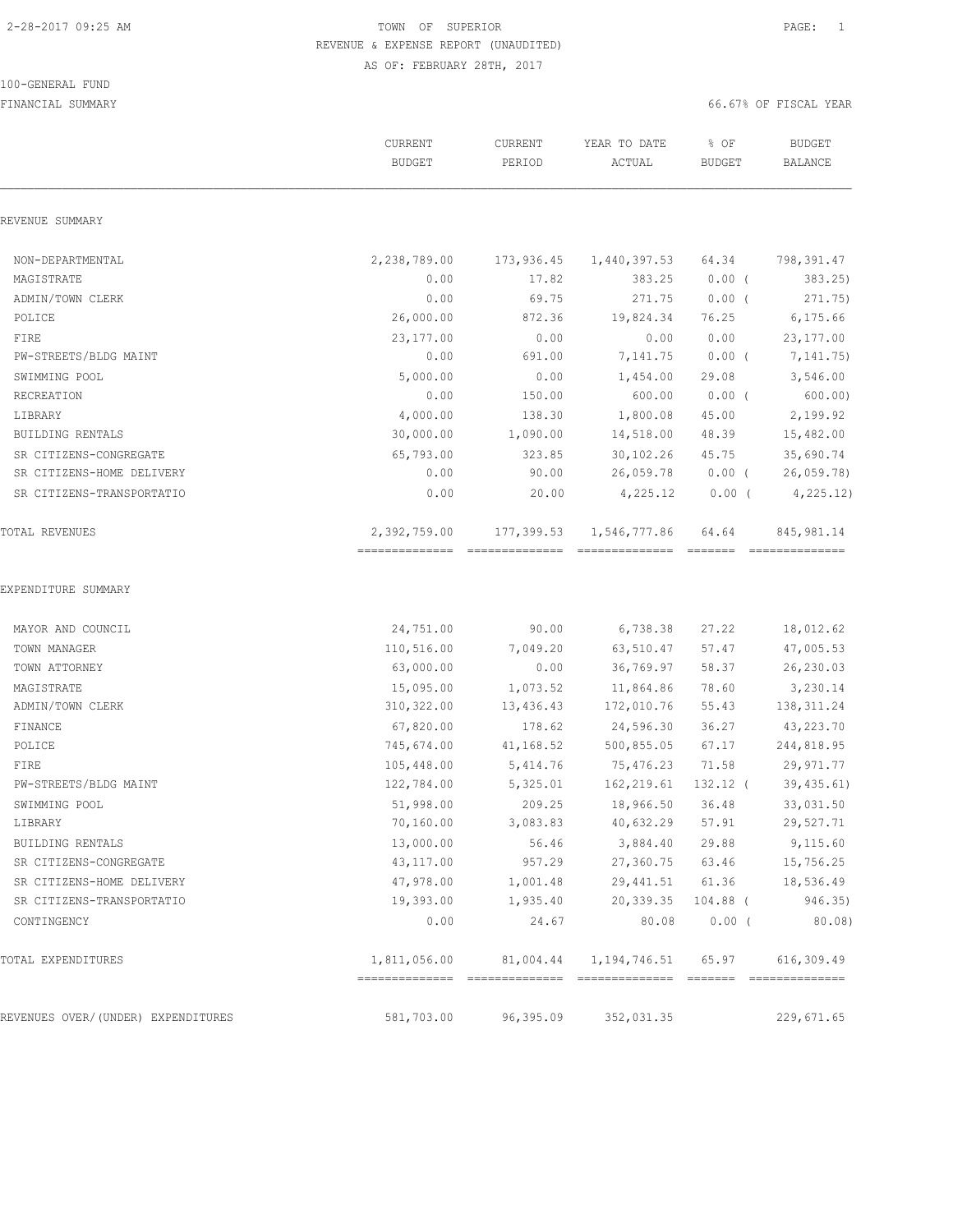|                                    | <b>CURRENT</b><br><b>BUDGET</b> | CURRENT<br>PERIOD        | YEAR TO DATE<br>ACTUAL    | % OF<br><b>BUDGET</b> | <b>BUDGET</b><br><b>BALANCE</b> |
|------------------------------------|---------------------------------|--------------------------|---------------------------|-----------------------|---------------------------------|
| REVENUE SUMMARY                    |                                 |                          |                           |                       |                                 |
| NON-DEPARTMENTAL                   | 0.00                            | 100.00                   | 100.00                    | $0.00$ (              | 100.00)                         |
| TOTAL REVENUES                     | 0.00<br>--------------          | 100.00<br>-------------- | 100.00<br>--------------- | $0.00$ (<br>-------   | 100.00<br>--------------        |
| EXPENDITURE SUMMARY                |                                 |                          |                           |                       |                                 |
|                                    |                                 |                          |                           |                       |                                 |
| REVENUES OVER/(UNDER) EXPENDITURES | 0.00                            | 100.00                   | 100.00                    |                       | $100.00$ )                      |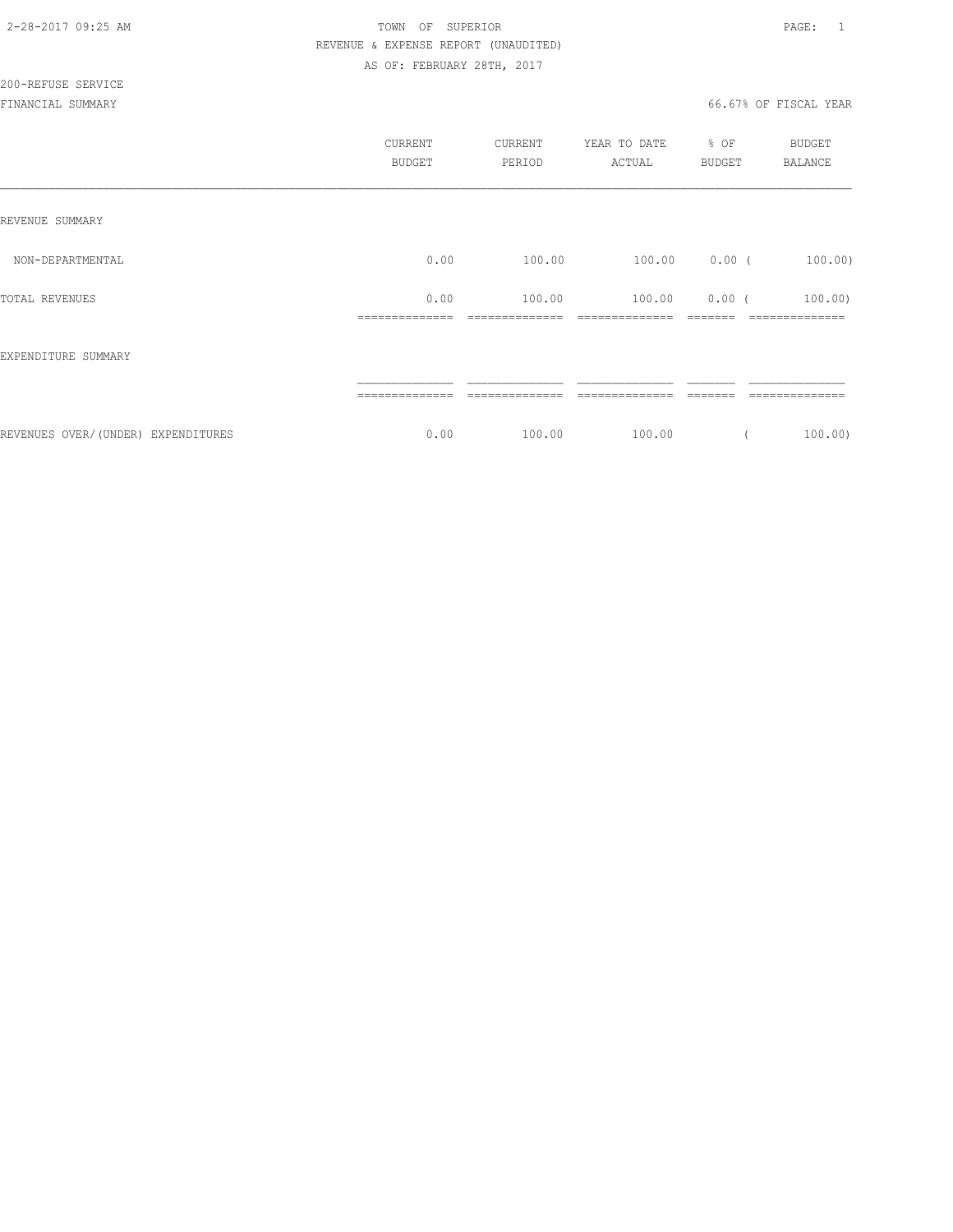#### 210-SEWER

|                                    | CURRENT<br><b>BUDGET</b>     | CURRENT<br>PERIOD | YEAR TO DATE<br>ACTUAL     | % OF<br>BUDGET | <b>BUDGET</b><br>BALANCE |
|------------------------------------|------------------------------|-------------------|----------------------------|----------------|--------------------------|
| REVENUE SUMMARY                    |                              |                   |                            |                |                          |
| NON-DEPARTMENTAL                   | 642,300.00                   | 14,214.33         | 331, 573.32 51.62          |                | 310,726.68               |
| TOTAL REVENUES                     | 642,300.00<br>============== | 14,214.33         | 331,573.32<br>============ | 51.62          | 310,726.68               |
| EXPENDITURE SUMMARY                |                              |                   |                            |                |                          |
| NON-DEPARTMENTAL                   | 505,089.00                   | 8,637.28          | 275,130.18                 | 54.47          | 229,958.82               |
| TOTAL EXPENDITURES                 | 505,089.00                   | 8,637.28          | 275,130.18                 | 54.47          | 229,958.82               |
|                                    | ==============               |                   | --------------             |                | ==============           |
| REVENUES OVER/(UNDER) EXPENDITURES | 137,211.00                   | 5,577.05          | 56, 443.14                 |                | 80,767.86                |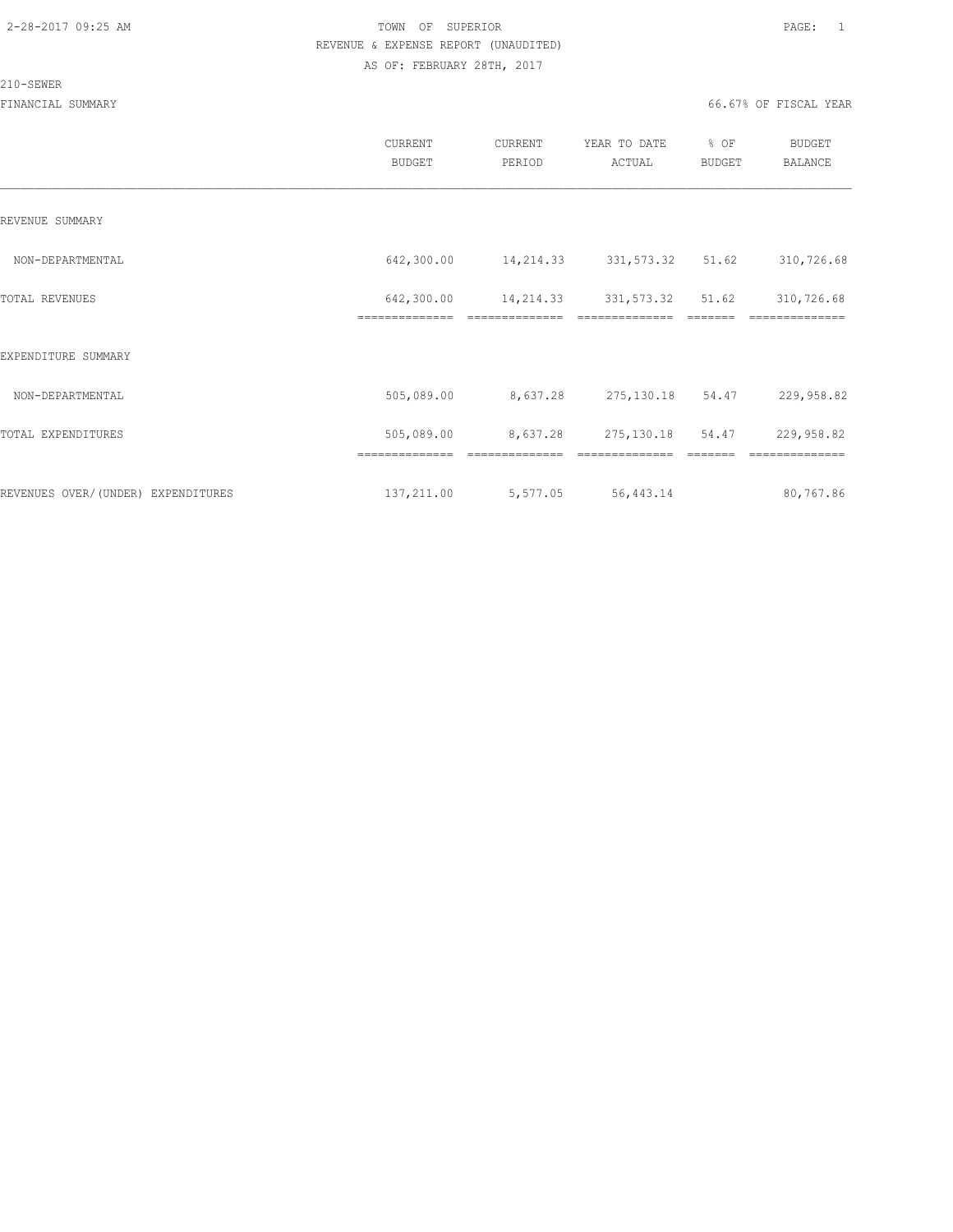#### 220-AMBULANCE

|                                    | CURRENT<br><b>BUDGET</b>     | CURRENT<br>PERIOD                         | YEAR TO DATE<br>ACTUAL             | % OF<br><b>BUDGET</b> | <b>BUDGET</b><br><b>BALANCE</b> |
|------------------------------------|------------------------------|-------------------------------------------|------------------------------------|-----------------------|---------------------------------|
| REVENUE SUMMARY                    |                              |                                           |                                    |                       |                                 |
| NON-DEPARTMENTAL                   | 400,000.00                   | 84.32                                     | 190,566.94 47.64                   |                       | 209,433.06                      |
| TOTAL REVENUES                     | 400,000.00<br>-------------- | 84.32<br>--------------                   | 190,566.94 47.64<br>-------------- | -------               | 209, 433.06<br>==============   |
| EXPENDITURE SUMMARY                |                              |                                           |                                    |                       |                                 |
| NON-DEPARTMENTAL                   | 442,703.00                   |                                           | 22,450.94 213,219.23 48.16         |                       | 229,483.77                      |
| TOTAL EXPENDITURES                 | 442,703.00                   | 22,450.94                                 | 213, 219. 23 48. 16                |                       | 229, 483.77                     |
|                                    | ==============               | --------------                            | ==============                     |                       | ==============                  |
| REVENUES OVER/(UNDER) EXPENDITURES |                              | $42,703.00$ ( $22,366.62$ ( $22,652.29$ ) |                                    | $\left($              | 20,050.71)                      |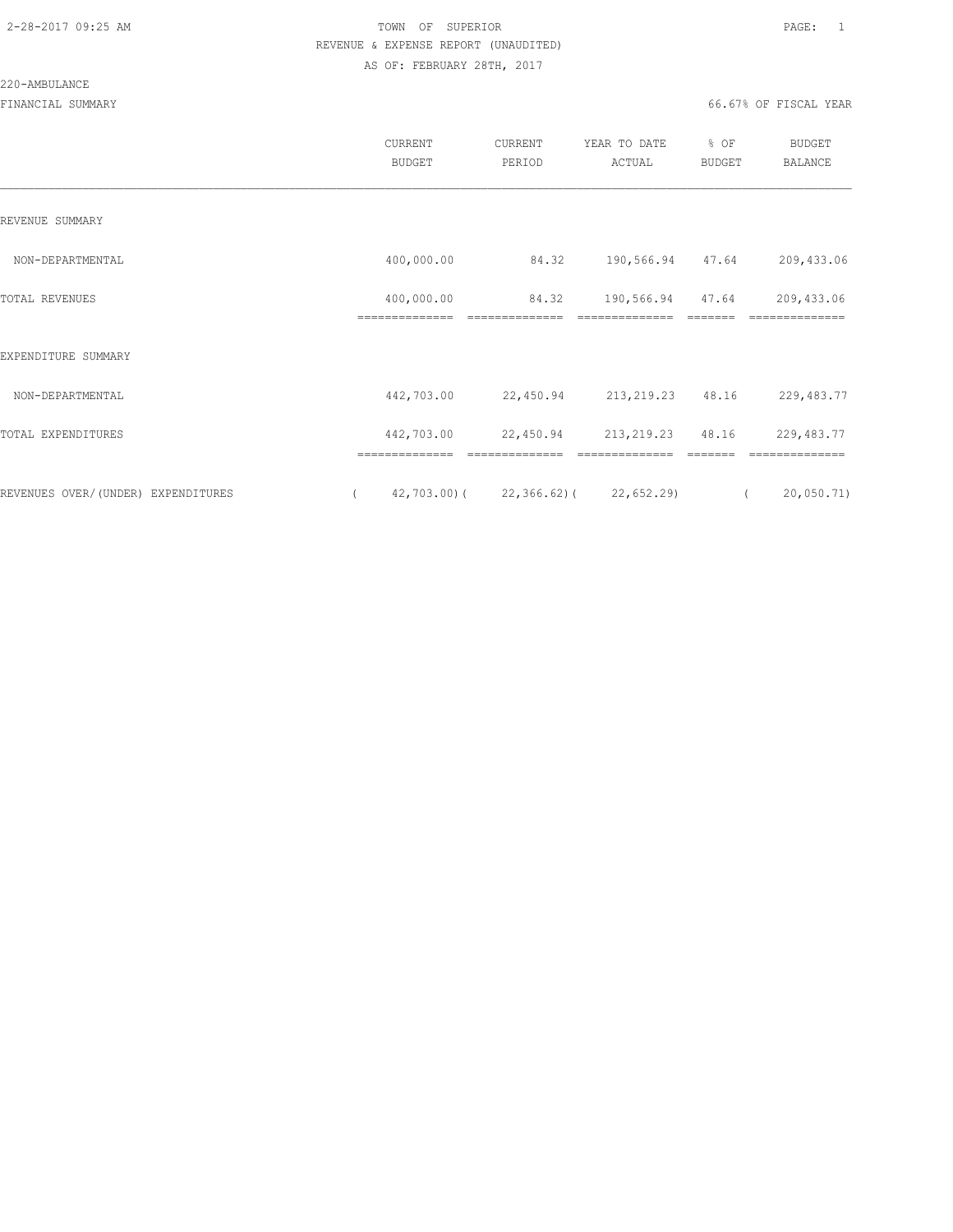#### 230-CEMETARY

|                                    | CURRENT<br><b>BUDGET</b>    | CURRENT<br>PERIOD | YEAR TO DATE<br>ACTUAL | % OF<br>BUDGET | <b>BUDGET</b><br><b>BALANCE</b> |
|------------------------------------|-----------------------------|-------------------|------------------------|----------------|---------------------------------|
| REVENUE SUMMARY                    |                             |                   |                        |                |                                 |
| NON-DEPARTMENTAL                   | 40,500.00                   | 1,010.00          | 14,530.00              | 35.88          | 25,970.00                       |
| TOTAL REVENUES                     | 40,500.00<br>============== | 1,010.00          | 14,530.00              | 35.88          | 25,970.00                       |
| EXPENDITURE SUMMARY                |                             |                   |                        |                |                                 |
| NON-DEPARTMENTAL                   | 22,195.00                   | 385.35            | 5,102.62               | 22.99          | 17,092.38                       |
| TOTAL EXPENDITURES                 | 22,195.00                   | 385.35            | 5,102.62               | 22.99          | 17,092.38                       |
|                                    |                             |                   |                        |                |                                 |
| REVENUES OVER/(UNDER) EXPENDITURES | 18,305.00                   | 624.65            | 9,427.38               |                | 8,877.62                        |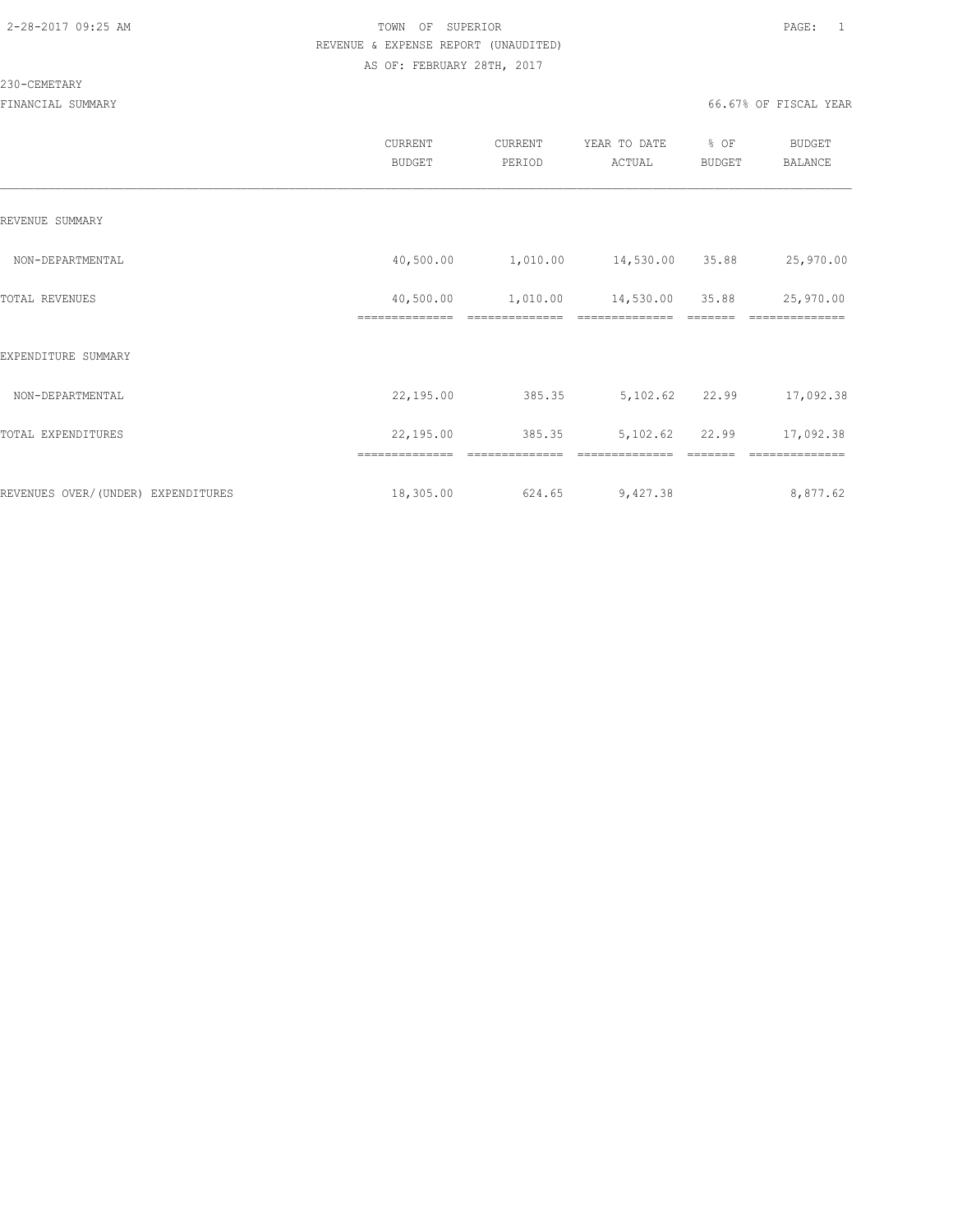## 300-HIGHWAY USERS REVENUE

|                                    | CURRENT<br><b>BUDGET</b>     | CURRENT<br>PERIOD           | YEAR TO DATE<br>ACTUAL             | % OF<br>BUDGET                                                                                                                                                                                                                                                                                                                                                                                                                                                                         | <b>BUDGET</b><br><b>BALANCE</b> |
|------------------------------------|------------------------------|-----------------------------|------------------------------------|----------------------------------------------------------------------------------------------------------------------------------------------------------------------------------------------------------------------------------------------------------------------------------------------------------------------------------------------------------------------------------------------------------------------------------------------------------------------------------------|---------------------------------|
| REVENUE SUMMARY                    |                              |                             |                                    |                                                                                                                                                                                                                                                                                                                                                                                                                                                                                        |                                 |
| NON-DEPARTMENTAL                   | 213,620.00                   |                             | 25,664.99 143,763.38 67.30         |                                                                                                                                                                                                                                                                                                                                                                                                                                                                                        | 69,856.62                       |
| <b>TOTAL REVENUES</b>              | 213,620.00<br>============== | 25,664.99<br>22222222222222 | 143,763.38<br>==============       | 67.30                                                                                                                                                                                                                                                                                                                                                                                                                                                                                  | 69,856.62<br>==============     |
| EXPENDITURE SUMMARY                |                              |                             |                                    |                                                                                                                                                                                                                                                                                                                                                                                                                                                                                        |                                 |
| NON-DEPARTMENTAL                   | 594,960.00                   | 9,482.28                    | 135,601.53 22.79                   |                                                                                                                                                                                                                                                                                                                                                                                                                                                                                        | 459,358.47                      |
| TOTAL EXPENDITURES                 | 594,960.00<br>============== | 9,482.28<br>==============  | 135,601.53 22.79<br>============== | $\begin{array}{cccccccccccccc} \multicolumn{2}{c}{} & \multicolumn{2}{c}{} & \multicolumn{2}{c}{} & \multicolumn{2}{c}{} & \multicolumn{2}{c}{} & \multicolumn{2}{c}{} & \multicolumn{2}{c}{} & \multicolumn{2}{c}{} & \multicolumn{2}{c}{} & \multicolumn{2}{c}{} & \multicolumn{2}{c}{} & \multicolumn{2}{c}{} & \multicolumn{2}{c}{} & \multicolumn{2}{c}{} & \multicolumn{2}{c}{} & \multicolumn{2}{c}{} & \multicolumn{2}{c}{} & \multicolumn{2}{c}{} & \multicolumn{2}{c}{} & \$ | 459,358.47<br>==============    |
| REVENUES OVER/(UNDER) EXPENDITURES | $\left($                     | 381, 340.00) 16, 182.71     | 8,161.85                           | $\sqrt{2}$                                                                                                                                                                                                                                                                                                                                                                                                                                                                             | 389,501.85)                     |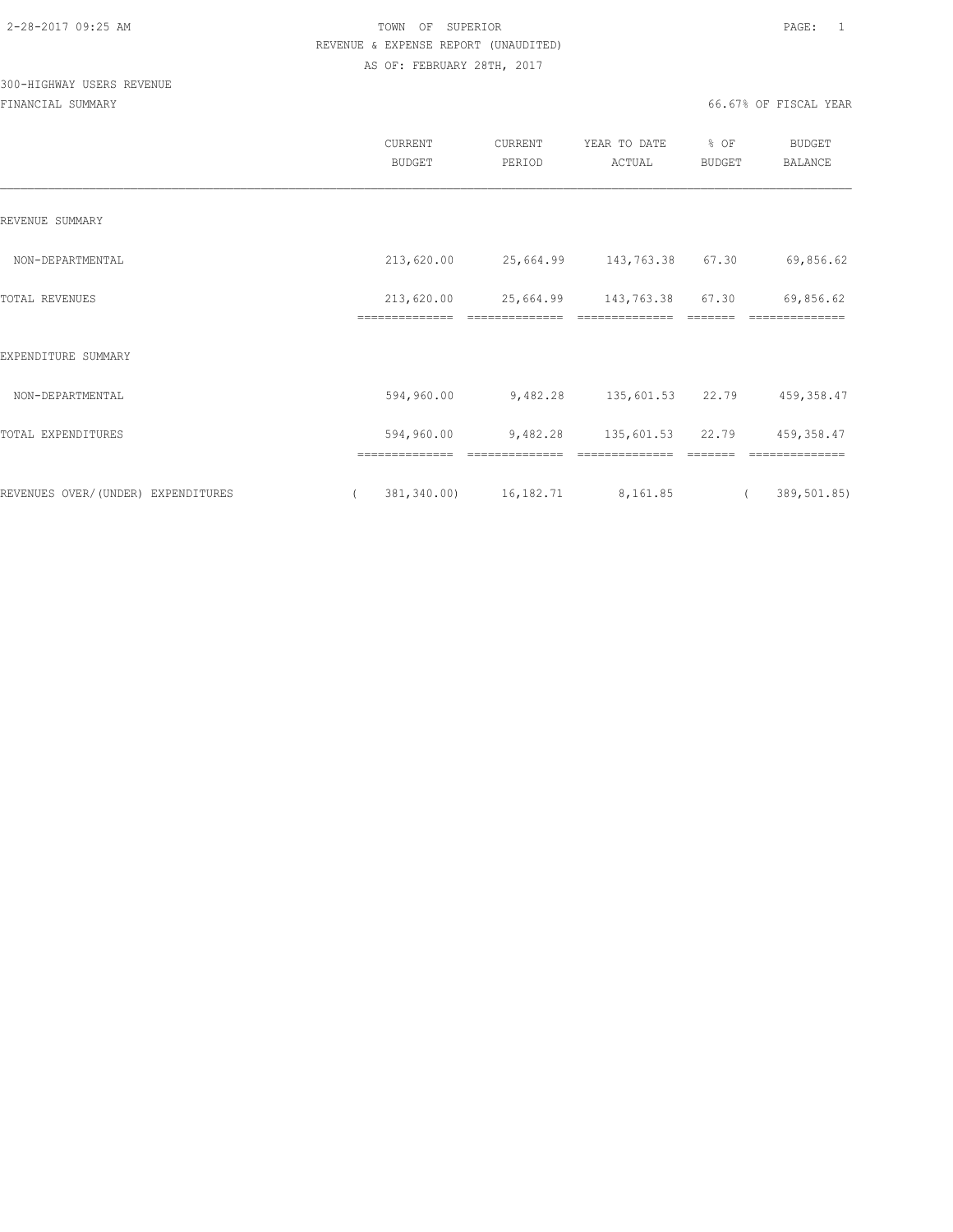#### 310-EXCISE TAX

|                                     | CURRENT<br><b>BUDGET</b>     | CURRENT<br>PERIOD                     | YEAR TO DATE<br>ACTUAL | % OF<br><b>BUDGET</b> | BUDGET<br><b>BALANCE</b>     |
|-------------------------------------|------------------------------|---------------------------------------|------------------------|-----------------------|------------------------------|
| REVENUE SUMMARY                     |                              |                                       |                        |                       |                              |
| NON-DEPARTMENTAL                    | 240,138.00                   | 0.00                                  | 0.00                   | 0.00                  | 240,138.00                   |
| TOTAL REVENUES                      | 240,138.00<br>-------------- | 0.00                                  | 0.00                   | 0.00                  | 240,138.00<br>============== |
| EXPENDITURE SUMMARY                 |                              |                                       |                        |                       |                              |
| NON-DEPARTMENTAL                    | 328, 314.00                  | 2,819.01                              | 38,434.82 11.71        |                       | 289,879.18                   |
| TOTAL EXPENDITURES                  | 328, 314.00                  | 2,819.01                              | 38,434.82              | 11.71                 | 289,879.18                   |
|                                     |                              |                                       |                        |                       |                              |
| REVENUES OVER/ (UNDER) EXPENDITURES |                              | $88, 176.00$ ( 2,819.01) ( 38,434.82) |                        |                       | 49,741.18)<br>$\sqrt{2}$     |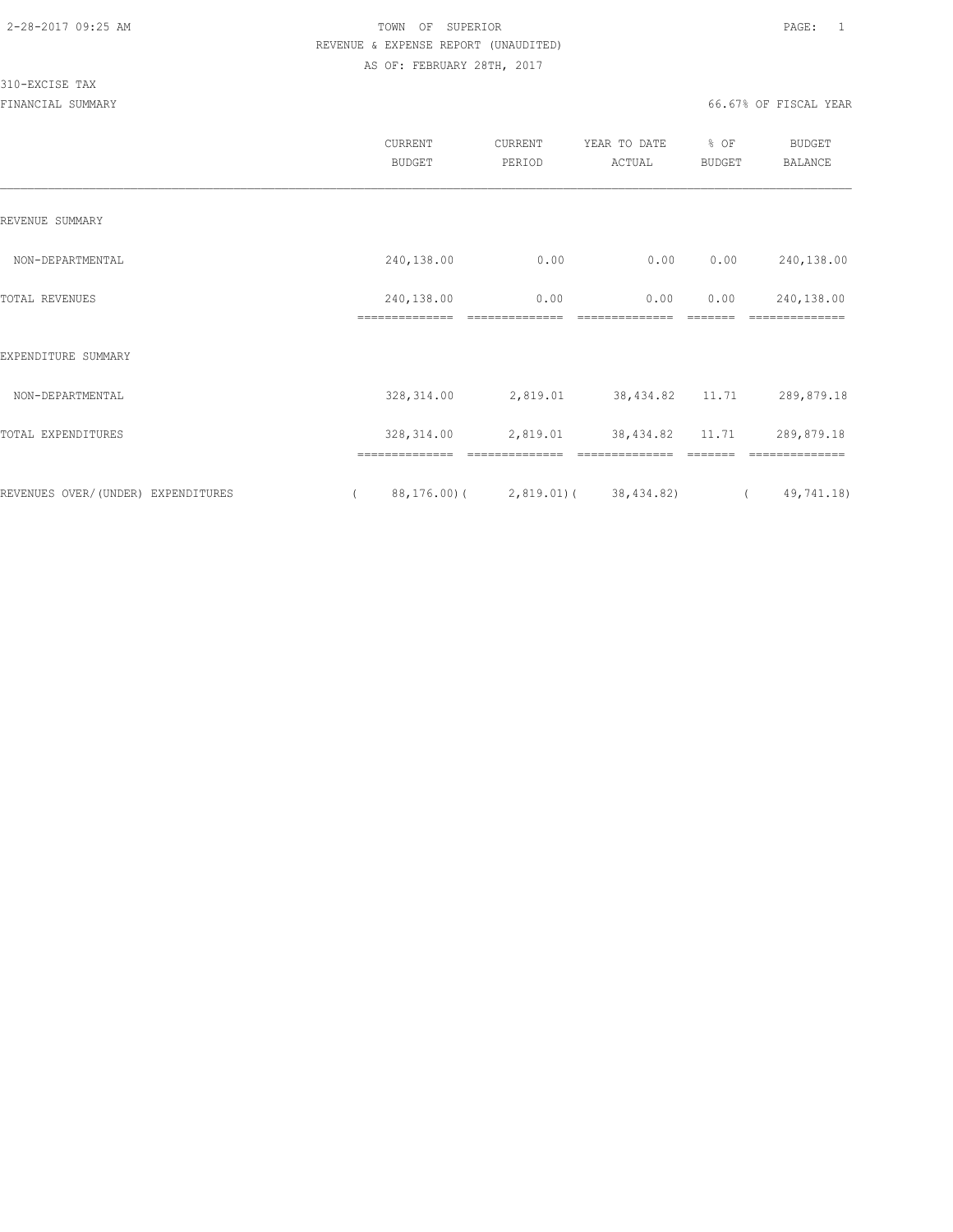|                     | CURRENT<br>BUDGET                                                                                                                                                                                                                                                                                                                                                                                                                                                                            | CURRENT<br>PERIOD                                                                                                                                                                                                                                                                                                                                                                                                                                                                      | YEAR TO DATE<br>ACTUAL             | % OF<br>BUDGET     | BUDGET<br>BALANCE                   |
|---------------------|----------------------------------------------------------------------------------------------------------------------------------------------------------------------------------------------------------------------------------------------------------------------------------------------------------------------------------------------------------------------------------------------------------------------------------------------------------------------------------------------|----------------------------------------------------------------------------------------------------------------------------------------------------------------------------------------------------------------------------------------------------------------------------------------------------------------------------------------------------------------------------------------------------------------------------------------------------------------------------------------|------------------------------------|--------------------|-------------------------------------|
| REVENUE SUMMARY     |                                                                                                                                                                                                                                                                                                                                                                                                                                                                                              |                                                                                                                                                                                                                                                                                                                                                                                                                                                                                        |                                    |                    |                                     |
| EXPENDITURE SUMMARY | ______________<br>_______________                                                                                                                                                                                                                                                                                                                                                                                                                                                            | ______________<br>---------------                                                                                                                                                                                                                                                                                                                                                                                                                                                      | ______________<br>_______________  | ________<br>====== | ______________<br>________________  |
|                     | $\begin{array}{c} \multicolumn{2}{c} {\textbf{1}} & \multicolumn{2}{c} {\textbf{2}} & \multicolumn{2}{c} {\textbf{3}} & \multicolumn{2}{c} {\textbf{4}} \\ \multicolumn{2}{c} {\textbf{2}} & \multicolumn{2}{c} {\textbf{3}} & \multicolumn{2}{c} {\textbf{4}} & \multicolumn{2}{c} {\textbf{5}} & \multicolumn{2}{c} {\textbf{6}} \\ \multicolumn{2}{c} {\textbf{4}} & \multicolumn{2}{c} {\textbf{5}} & \multicolumn{2}{c} {\textbf{6}} & \multicolumn{2}{c} {\textbf{6}} & \multicolumn{$ | $\begin{array}{cccccccccc} \multicolumn{2}{c}{} & \multicolumn{2}{c}{} & \multicolumn{2}{c}{} & \multicolumn{2}{c}{} & \multicolumn{2}{c}{} & \multicolumn{2}{c}{} & \multicolumn{2}{c}{} & \multicolumn{2}{c}{} & \multicolumn{2}{c}{} & \multicolumn{2}{c}{} & \multicolumn{2}{c}{} & \multicolumn{2}{c}{} & \multicolumn{2}{c}{} & \multicolumn{2}{c}{} & \multicolumn{2}{c}{} & \multicolumn{2}{c}{} & \multicolumn{2}{c}{} & \multicolumn{2}{c}{} & \multicolumn{2}{c}{} & \mult$ | _______________<br>--------------- | -------<br>------- | ---------------<br>---------------- |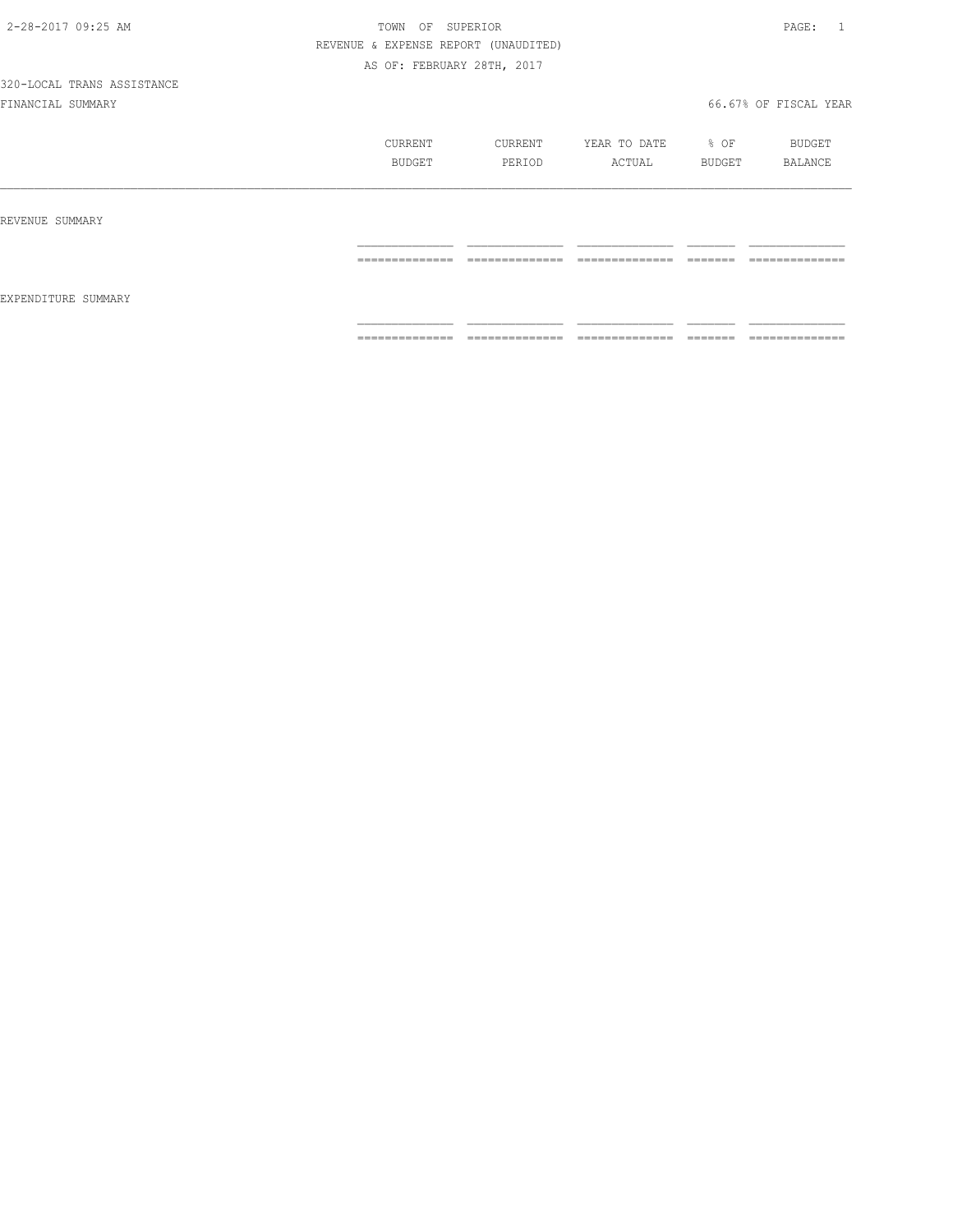400-GADA BOND

|                     | CURRENT<br>BUDGET   | CURRENT<br>PERIOD   | YEAR TO DATE<br>ACTUAL | % OF<br>BUDGET      | BUDGET<br>BALANCE                 |
|---------------------|---------------------|---------------------|------------------------|---------------------|-----------------------------------|
| REVENUE SUMMARY     |                     |                     |                        |                     |                                   |
| EXPENDITURE SUMMARY | --------------<br>. | --------------<br>. | ---------------<br>.   | -------<br>________ | --------------<br>_______________ |
|                     | ==============      | ==============      | ==============         | <b>EEEEEEE</b>      | ==============                    |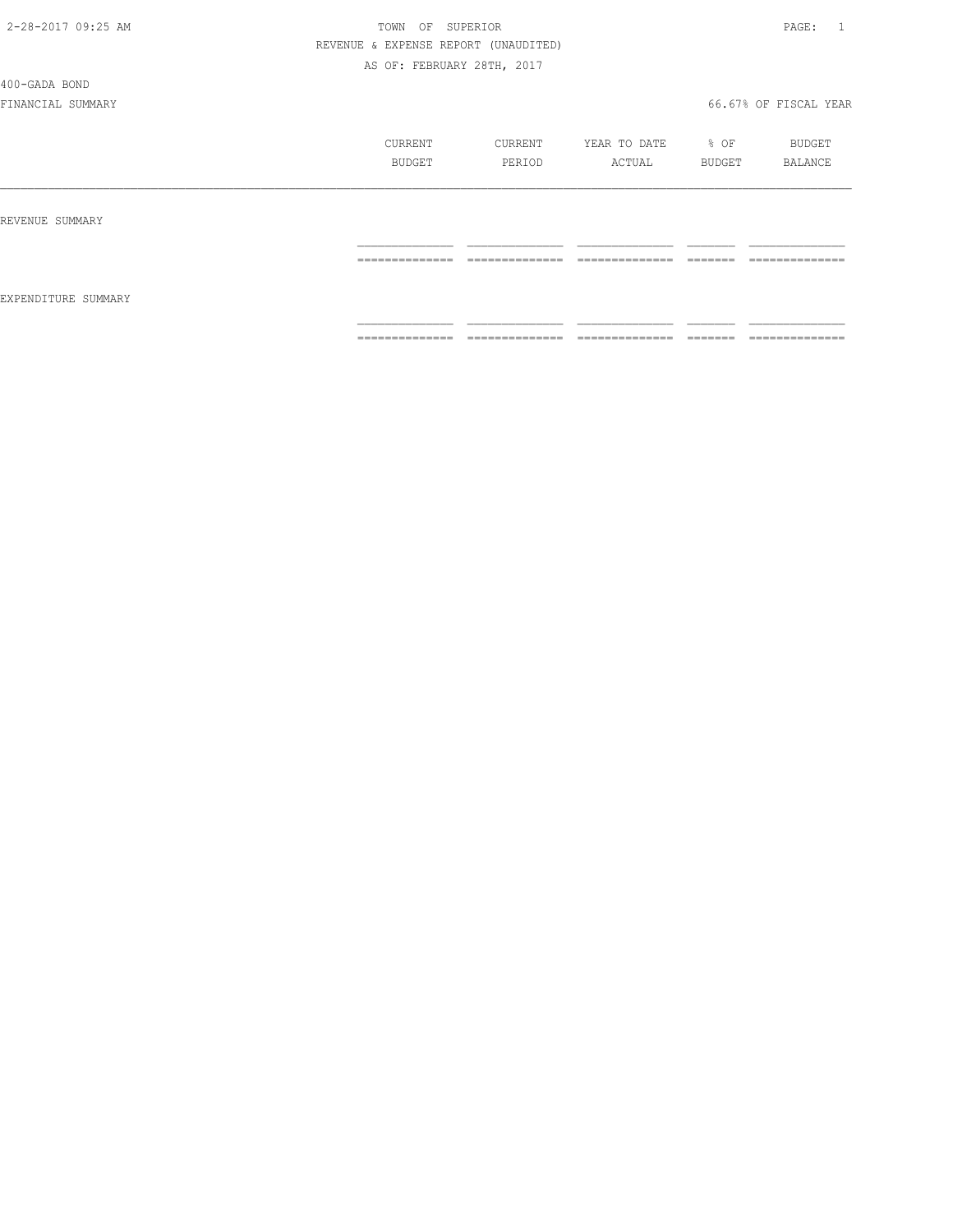410-MPC BOND

## 2-28-2017 09:25 AM **PAGE:** 1 REVENUE & EXPENSE REPORT (UNAUDITED) AS OF: FEBRUARY 28TH, 2017

|                                    | CURRENT<br><b>BUDGET</b> | CURRENT<br>PERIOD                       | YEAR TO DATE<br>ACTUAL | % OF<br><b>BUDGET</b> | <b>BUDGET</b><br>BALANCE  |
|------------------------------------|--------------------------|-----------------------------------------|------------------------|-----------------------|---------------------------|
| REVENUE SUMMARY                    |                          |                                         |                        |                       |                           |
|                                    |                          |                                         |                        |                       |                           |
| EXPENDITURE SUMMARY                |                          |                                         |                        |                       |                           |
| NON-DEPARTMENTAL                   | 225,000.00               | 19,987.50    162,900.00    72.40        |                        |                       | 62,100.00                 |
| TOTAL EXPENDITURES                 | 225,000.00               | 19,987.50                               | 162,900.00             | 72.40                 | 62,100.00                 |
| REVENUES OVER/(UNDER) EXPENDITURES |                          | $225,000.00$ ( 19,987.50) ( 162,900.00) |                        |                       | 62, 100.00)<br>$\sqrt{2}$ |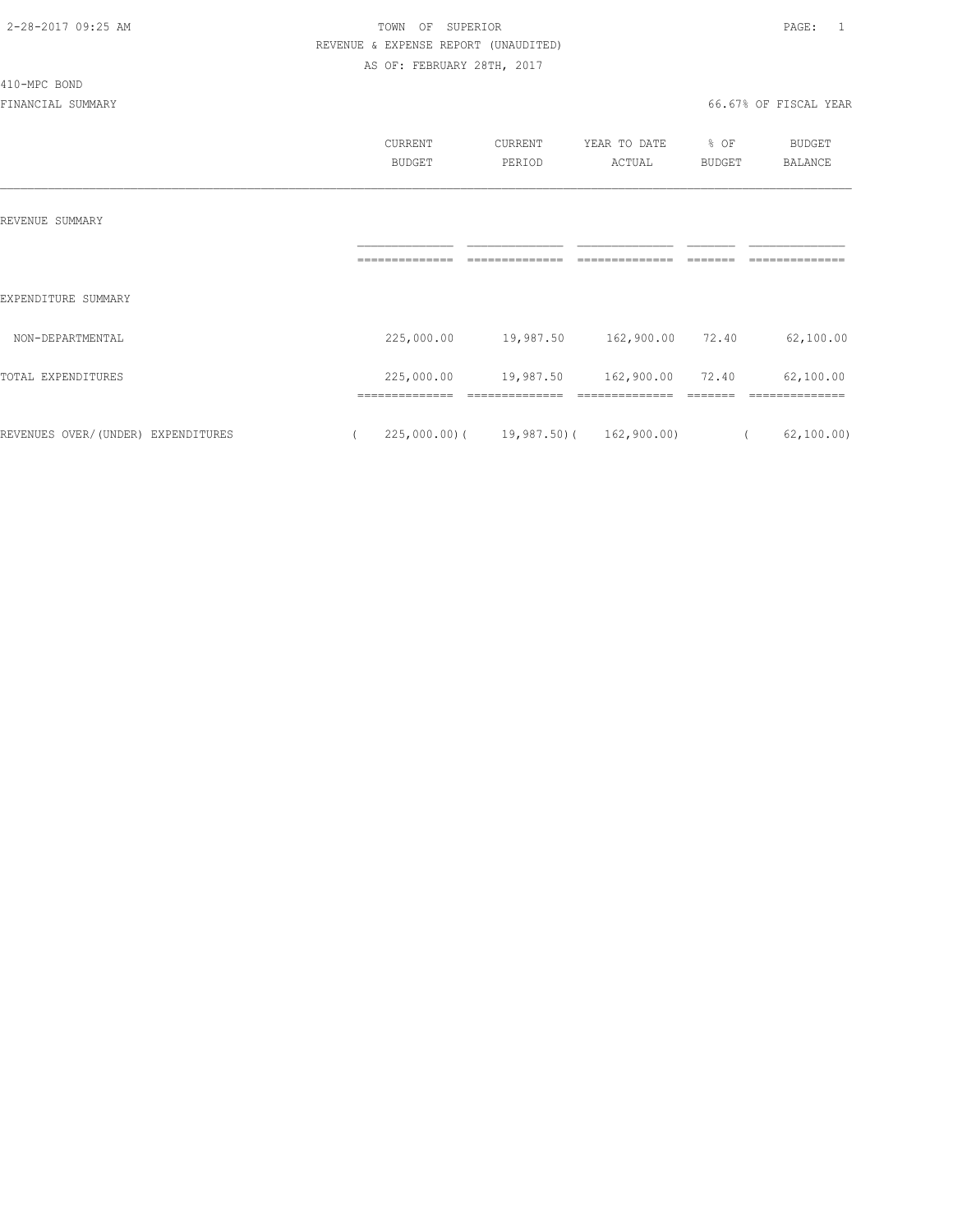#### 500-GRANTS

|                                    | <b>CURRENT</b><br><b>BUDGET</b> | CURRENT<br>PERIOD                                                                                                                                                                                                                                                                                                                                                                                                                                                                              | YEAR TO DATE<br>ACTUAL                   | % OF<br><b>BUDGET</b>                                                                                                                                                                                                                                                                                                                                                                                                                                                                          | <b>BUDGET</b><br><b>BALANCE</b>  |
|------------------------------------|---------------------------------|------------------------------------------------------------------------------------------------------------------------------------------------------------------------------------------------------------------------------------------------------------------------------------------------------------------------------------------------------------------------------------------------------------------------------------------------------------------------------------------------|------------------------------------------|------------------------------------------------------------------------------------------------------------------------------------------------------------------------------------------------------------------------------------------------------------------------------------------------------------------------------------------------------------------------------------------------------------------------------------------------------------------------------------------------|----------------------------------|
| REVENUE SUMMARY                    |                                 |                                                                                                                                                                                                                                                                                                                                                                                                                                                                                                |                                          |                                                                                                                                                                                                                                                                                                                                                                                                                                                                                                |                                  |
| NON-DEPARTMENTAL                   | 3,025,000.00                    | 0.00                                                                                                                                                                                                                                                                                                                                                                                                                                                                                           | 0.00                                     | 0.00                                                                                                                                                                                                                                                                                                                                                                                                                                                                                           | 3,025,000.00                     |
| CDBG 153-09 MAGMA CLUB             | 0.00                            | 0.00                                                                                                                                                                                                                                                                                                                                                                                                                                                                                           | 4,525.00                                 |                                                                                                                                                                                                                                                                                                                                                                                                                                                                                                | $0.00$ ( $4,525.00$ )            |
| RESOLUTION COPPER GIVING           | 0.00                            | 0.00                                                                                                                                                                                                                                                                                                                                                                                                                                                                                           | 450,676.05                               | $0.00$ (                                                                                                                                                                                                                                                                                                                                                                                                                                                                                       | 450,676.05)                      |
| <b>TOTAL REVENUES</b>              | 3,025,000.00                    | 0.00<br>$\begin{array}{cccccccccccccc} \multicolumn{2}{c}{} & \multicolumn{2}{c}{} & \multicolumn{2}{c}{} & \multicolumn{2}{c}{} & \multicolumn{2}{c}{} & \multicolumn{2}{c}{} & \multicolumn{2}{c}{} & \multicolumn{2}{c}{} & \multicolumn{2}{c}{} & \multicolumn{2}{c}{} & \multicolumn{2}{c}{} & \multicolumn{2}{c}{} & \multicolumn{2}{c}{} & \multicolumn{2}{c}{} & \multicolumn{2}{c}{} & \multicolumn{2}{c}{} & \multicolumn{2}{c}{} & \multicolumn{2}{c}{} & \multicolumn{2}{c}{} & \$ | ==============                           | -------                                                                                                                                                                                                                                                                                                                                                                                                                                                                                        | 455, 201.05 15.05 2, 569, 798.95 |
| EXPENDITURE SUMMARY                |                                 |                                                                                                                                                                                                                                                                                                                                                                                                                                                                                                |                                          |                                                                                                                                                                                                                                                                                                                                                                                                                                                                                                |                                  |
| NON-DEPARTMENTAL                   | 3,025,000.00                    | 0.00                                                                                                                                                                                                                                                                                                                                                                                                                                                                                           | 654.44                                   | 0.02                                                                                                                                                                                                                                                                                                                                                                                                                                                                                           | 3,024,345.56                     |
| CDBG 153-09 MAGMA CLUB             | 0.00                            | 0.00                                                                                                                                                                                                                                                                                                                                                                                                                                                                                           | 1,067.27                                 |                                                                                                                                                                                                                                                                                                                                                                                                                                                                                                | $0.00$ ( $1,067.27$ )            |
| GOHS GRANT                         | 0.00                            | 0.00                                                                                                                                                                                                                                                                                                                                                                                                                                                                                           | 2,554.16                                 |                                                                                                                                                                                                                                                                                                                                                                                                                                                                                                | $0.00$ ( 2,554.16)               |
| RESOLUTION COPPER GIVING           | 0.00                            | 24,168.92                                                                                                                                                                                                                                                                                                                                                                                                                                                                                      | 88,549.63                                |                                                                                                                                                                                                                                                                                                                                                                                                                                                                                                | $0.00$ ( $88,549.63$ )           |
| MISC                               | 0.00                            | 0.00                                                                                                                                                                                                                                                                                                                                                                                                                                                                                           | 251.24                                   | $0.00$ (                                                                                                                                                                                                                                                                                                                                                                                                                                                                                       | 251.24)                          |
| TOTAL EXPENDITURES                 | 3,025,000.00                    |                                                                                                                                                                                                                                                                                                                                                                                                                                                                                                | 24, 168.92 93, 076.74<br>ssessessessess. | 3.08<br>$\begin{array}{cccccccccc} \multicolumn{2}{c}{} & \multicolumn{2}{c}{} & \multicolumn{2}{c}{} & \multicolumn{2}{c}{} & \multicolumn{2}{c}{} & \multicolumn{2}{c}{} & \multicolumn{2}{c}{} & \multicolumn{2}{c}{} & \multicolumn{2}{c}{} & \multicolumn{2}{c}{} & \multicolumn{2}{c}{} & \multicolumn{2}{c}{} & \multicolumn{2}{c}{} & \multicolumn{2}{c}{} & \multicolumn{2}{c}{} & \multicolumn{2}{c}{} & \multicolumn{2}{c}{} & \multicolumn{2}{c}{} & \multicolumn{2}{c}{} & \mult$ | 2,931,923.26<br>---------------  |
| REVENUES OVER/(UNDER) EXPENDITURES |                                 |                                                                                                                                                                                                                                                                                                                                                                                                                                                                                                | $0.00$ ( $24,168.92$ ) 362,124.31        | $\overline{a}$ and $\overline{a}$ and $\overline{a}$ and $\overline{a}$ and $\overline{a}$ and $\overline{a}$ and $\overline{a}$ and $\overline{a}$ and $\overline{a}$ and $\overline{a}$ and $\overline{a}$ and $\overline{a}$ and $\overline{a}$ and $\overline{a}$ and $\overline{a}$ and $\overline{a}$ and $\overline{a}$ and                                                                                                                                                             | 362, 124.31)                     |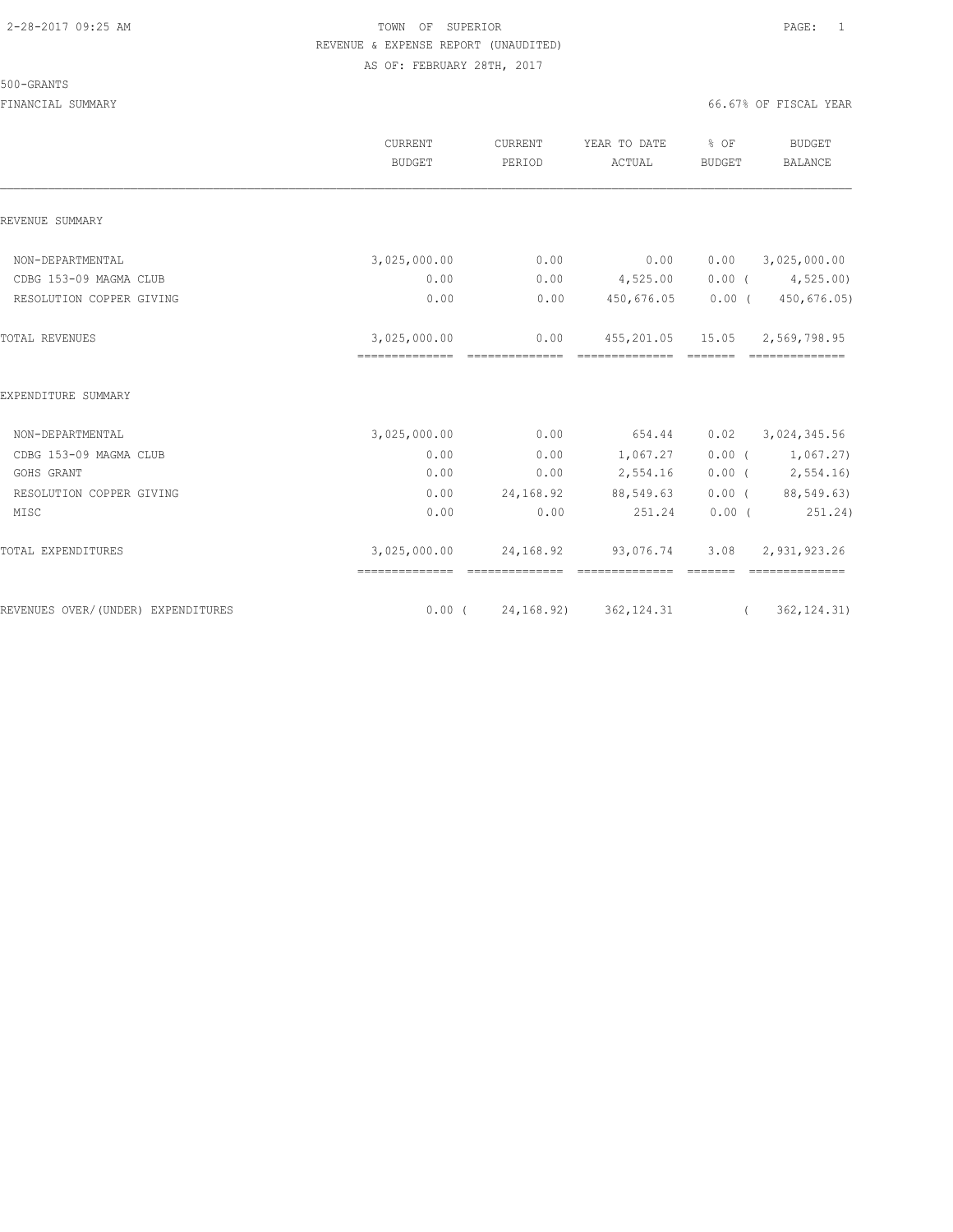## 800-FIRE DEPT PENSION

|                     | CURRENT<br>BUDGET   | CURRENT<br>PERIOD                 | YEAR TO DATE<br>ACTUAL             | % OF<br>BUDGET      | BUDGET<br>BALANCE                |
|---------------------|---------------------|-----------------------------------|------------------------------------|---------------------|----------------------------------|
| REVENUE SUMMARY     |                     |                                   |                                    |                     |                                  |
|                     | ==============      | ______________<br>_______________ | ______________<br>_______________  | --------<br>______  | ---------------<br>------------  |
| EXPENDITURE SUMMARY | --------------<br>. | --------------<br>_______________ | ---------------<br>_______________ | --------<br>------- | --------------<br>______________ |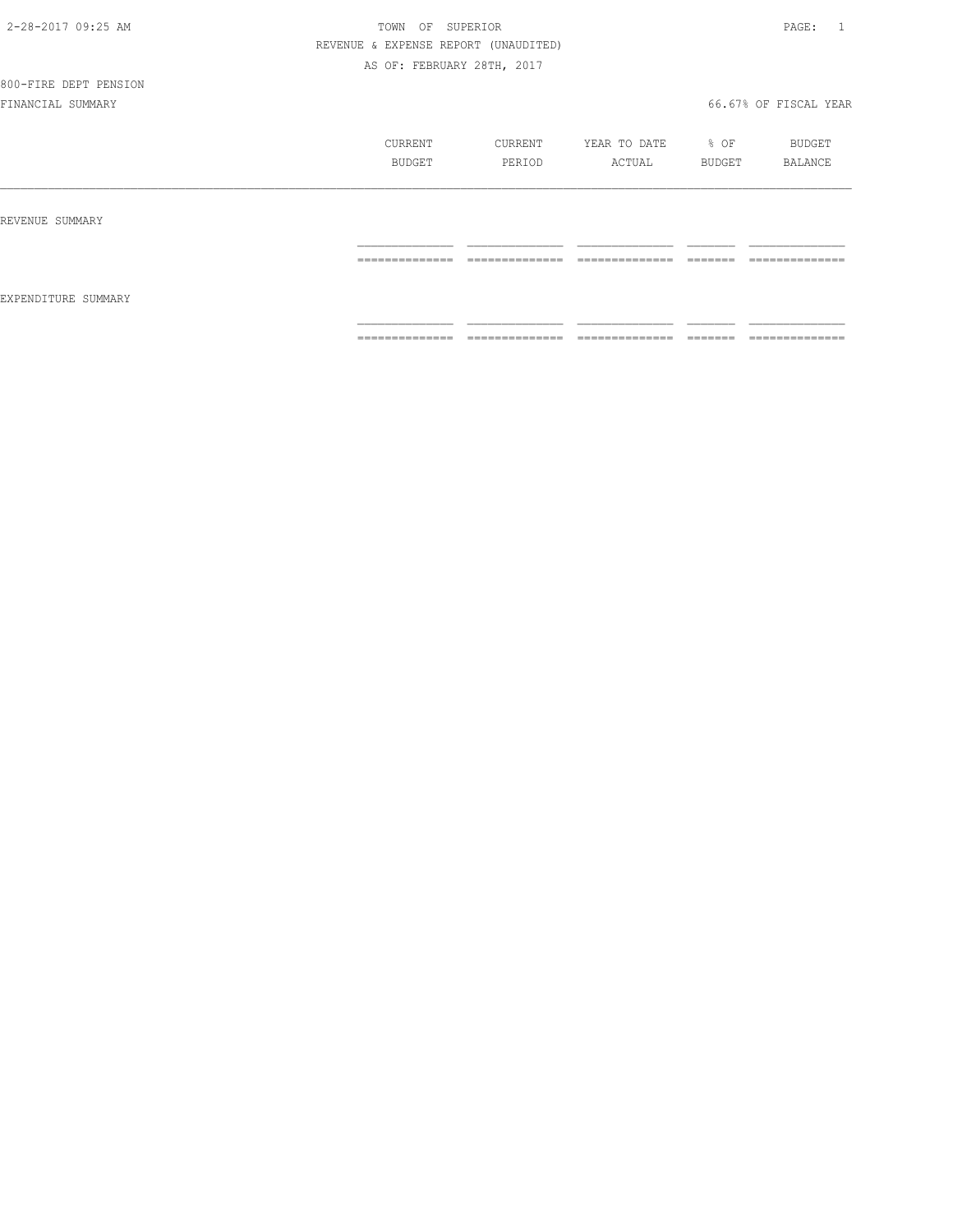#### 810-LGIP

|                     | CURRENT<br><b>BUDGET</b> | CURRENT<br>PERIOD                 | YEAR TO DATE<br>ACTUAL | $\div$ OF<br>BUDGET | BUDGET<br>BALANCE   |
|---------------------|--------------------------|-----------------------------------|------------------------|---------------------|---------------------|
| REVENUE SUMMARY     | ==============           | ==============                    | ==============         | <b>COOCCOO</b>      | ==============      |
| EXPENDITURE SUMMARY |                          |                                   |                        |                     |                     |
|                     | ==============           | --------------<br>--------------- | ---------------<br>.   | --------<br>------  | --------------<br>. |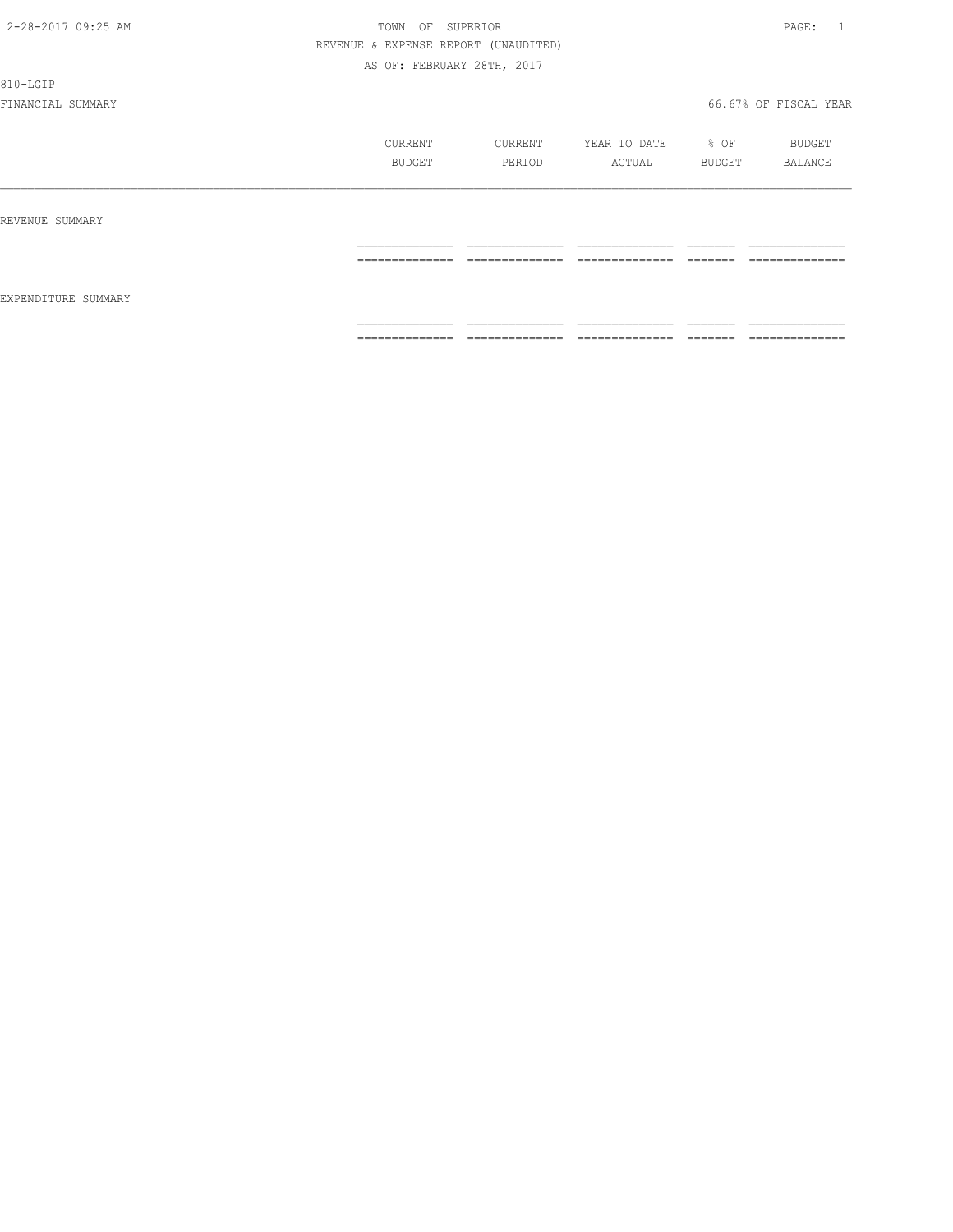#### 820-EXPLORERS

|                     | CURRENT<br>BUDGET | CURRENT<br>PERIOD | YEAR TO DATE<br>ACTUAL | % OF<br>BUDGET | BUDGET<br>BALANCE |
|---------------------|-------------------|-------------------|------------------------|----------------|-------------------|
| REVENUE SUMMARY     |                   |                   |                        |                |                   |
| EXPENDITURE SUMMARY | ==============    | ==============    | ==============         |                | --------------    |
|                     | ==============    | ==============    | ==============         |                | --------------    |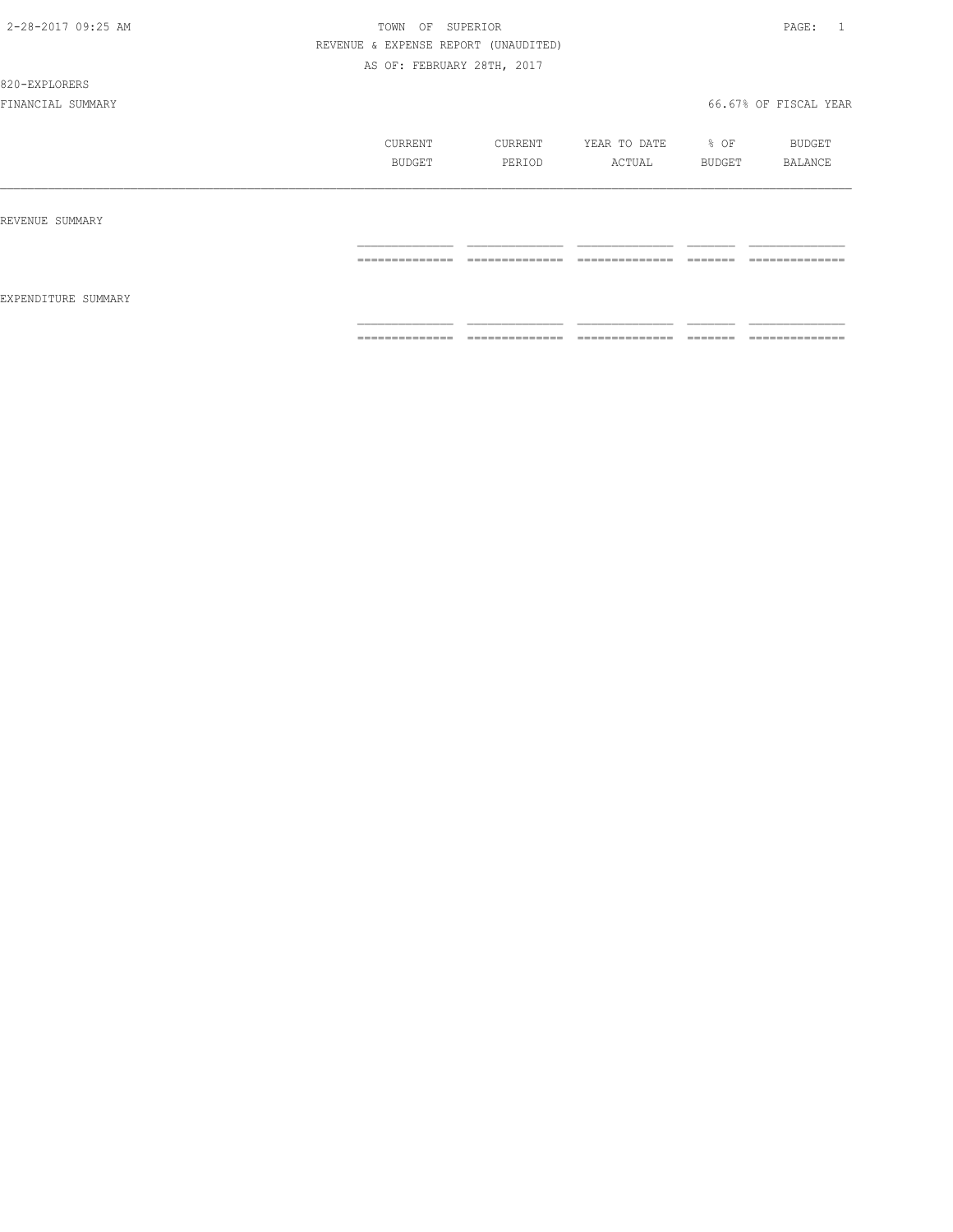## 830-TOYS FOR TOTS

|                                     | CURRENT<br><b>BUDGET</b> | CURRENT<br>PERIOD | YEAR TO DATE<br>ACTUAL           | % OF<br><b>BUDGET</b> | BUDGET<br><b>BALANCE</b> |
|-------------------------------------|--------------------------|-------------------|----------------------------------|-----------------------|--------------------------|
| REVENUE SUMMARY                     |                          |                   |                                  |                       |                          |
| NON-DEPARTMENTAL                    | 0.00                     | 0.00              | $1,123.30$ 0.00 ( 1,123.30)      |                       |                          |
| TOTAL REVENUES                      | 0.00                     | 0.00              | $1,123.30$ $0.00$ ( $1,123.30$ ) |                       |                          |
| EXPENDITURE SUMMARY                 |                          |                   |                                  |                       |                          |
| NON-DEPARTMENTAL                    | 0.00                     | 0.00              |                                  |                       | 2,220.74 0.00 (2,220.74) |
| TOTAL EXPENDITURES                  | 0.00                     | 0.00              |                                  |                       | 2,220.74 0.00 (2,220.74) |
| REVENUES OVER/ (UNDER) EXPENDITURES | 0.00                     |                   | 0.00(1,097.44)                   |                       | 1,097.44                 |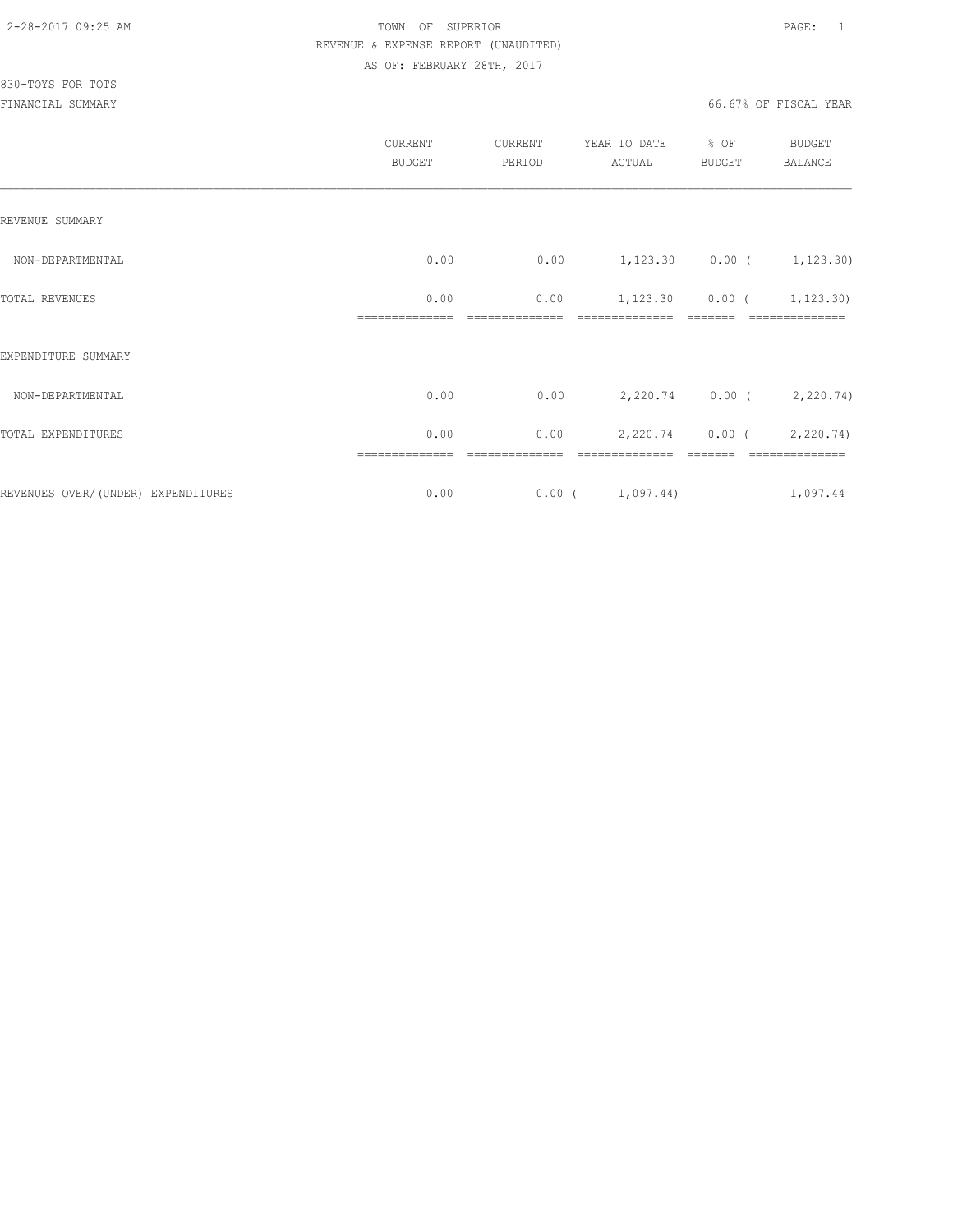# 840-GENERAL FIXED ASSETS

|                     | CURRENT<br>BUDGET                                                                                                                                                                                                                                                                                                                                                                                                                                                                      | CURRENT<br>PERIOD                                                                                                                                                                                                                                                                                                                                                                                                                                                                      | YEAR TO DATE<br>ACTUAL | % OF<br>BUDGET | BUDGET<br>BALANCE                |
|---------------------|----------------------------------------------------------------------------------------------------------------------------------------------------------------------------------------------------------------------------------------------------------------------------------------------------------------------------------------------------------------------------------------------------------------------------------------------------------------------------------------|----------------------------------------------------------------------------------------------------------------------------------------------------------------------------------------------------------------------------------------------------------------------------------------------------------------------------------------------------------------------------------------------------------------------------------------------------------------------------------------|------------------------|----------------|----------------------------------|
| REVENUE SUMMARY     |                                                                                                                                                                                                                                                                                                                                                                                                                                                                                        |                                                                                                                                                                                                                                                                                                                                                                                                                                                                                        |                        |                |                                  |
|                     | $\begin{array}{cccccccccc} \multicolumn{2}{c}{} & \multicolumn{2}{c}{} & \multicolumn{2}{c}{} & \multicolumn{2}{c}{} & \multicolumn{2}{c}{} & \multicolumn{2}{c}{} & \multicolumn{2}{c}{} & \multicolumn{2}{c}{} & \multicolumn{2}{c}{} & \multicolumn{2}{c}{} & \multicolumn{2}{c}{} & \multicolumn{2}{c}{} & \multicolumn{2}{c}{} & \multicolumn{2}{c}{} & \multicolumn{2}{c}{} & \multicolumn{2}{c}{} & \multicolumn{2}{c}{} & \multicolumn{2}{c}{} & \multicolumn{2}{c}{} & \mult$ | $\begin{array}{cccccccccc} \multicolumn{2}{c}{} & \multicolumn{2}{c}{} & \multicolumn{2}{c}{} & \multicolumn{2}{c}{} & \multicolumn{2}{c}{} & \multicolumn{2}{c}{} & \multicolumn{2}{c}{} & \multicolumn{2}{c}{} & \multicolumn{2}{c}{} & \multicolumn{2}{c}{} & \multicolumn{2}{c}{} & \multicolumn{2}{c}{} & \multicolumn{2}{c}{} & \multicolumn{2}{c}{} & \multicolumn{2}{c}{} & \multicolumn{2}{c}{} & \multicolumn{2}{c}{} & \multicolumn{2}{c}{} & \multicolumn{2}{c}{} & \mult$ | ==============         |                | ______________<br>-------------- |
| EXPENDITURE SUMMARY | ==============                                                                                                                                                                                                                                                                                                                                                                                                                                                                         | ==============                                                                                                                                                                                                                                                                                                                                                                                                                                                                         | ==============         | --------       | ==============                   |